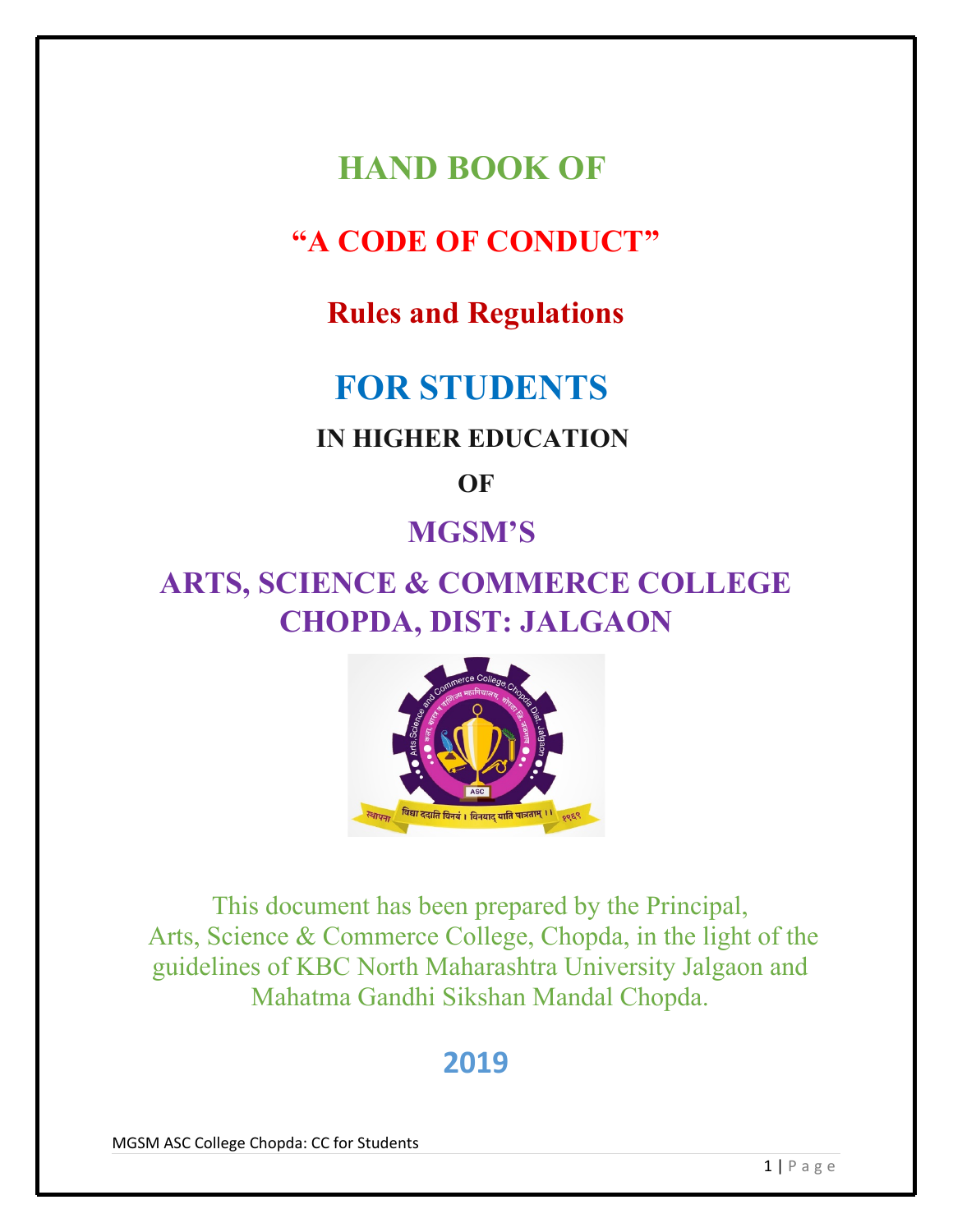#### **MGSM'S**

### **ARTS, SCIENCE & COMMERCE COLLEGE CHOPDA, DIST: JALGAON**

#### **STUDENTS' HANDBOOK ON CODE OF ETHICS AND CONDUCT ALONG WITH STANDARD PROCEDURES**

#### **PREFACE**

This Handbook indicates the standard measures and practices of the MGSM's Arts Science & Commerce College, Chopda for all students enrolling with the college for pursuing various courses. All students must know that it is mandatory upon them to abide by this Code of Ethics and Conduct (hereinafter referred to as the 'Code') and the rights, responsibilities including the restrictions flowing from it.

The following is a summary and explanation of the rights, responsibilities, and rules governing student conduct at College. This statement serves as a general framework and is not intended to provide an exhaustive list of all possible community infractions. Students violating community standards may be held accountable through the student conduct process. For a complete description of the College's student conduct process, please see the section on Student Conduct Policies and Procedures.

| <b>Section</b> | <b>Student Conduct Policies</b>                                |  |
|----------------|----------------------------------------------------------------|--|
| 1.             | Academic Misconduct                                            |  |
| 2.             | Alcohol and Other Drugs                                        |  |
| 3.             | Assault, Endangerment, or Infliction of Physical Harm          |  |
| 4.             | Banners, Chalkings, and Posters                                |  |
| 5.             | Harassment and Extortion                                       |  |
| 6.             | Discrimination, Including Harassment, Based on Protected Class |  |
| 7.             | Disorderly Conduct                                             |  |
| 8.             | <b>Events and Parties</b>                                      |  |
| 9.             | Failure to Comply                                              |  |
| 10.            | <b>False Representation</b>                                    |  |
|                | Hazing                                                         |  |

**Conduct expectations are outlined under the following policies:**

MGSM ASC College Chopda: CC for Students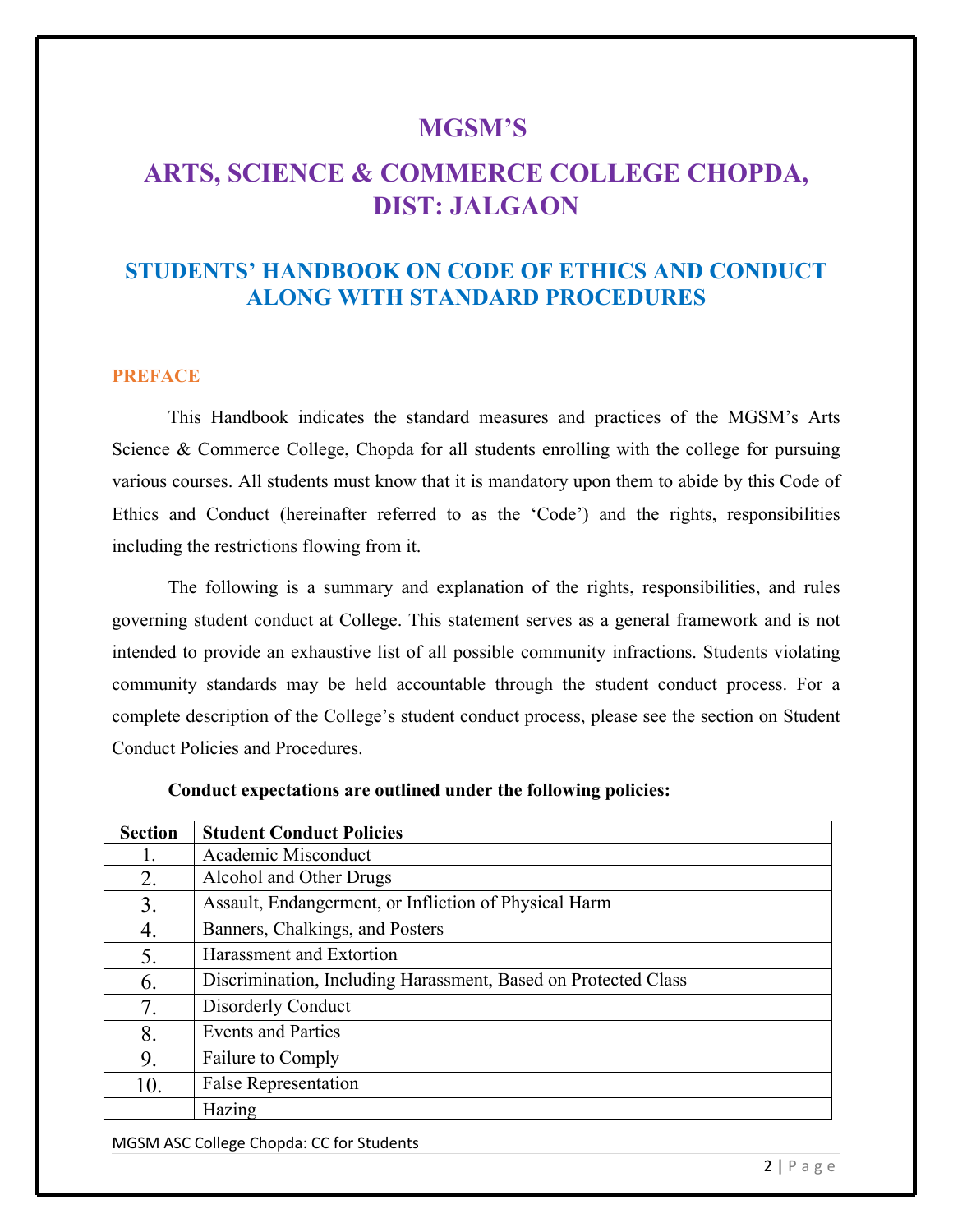| 11. |                                                                                                                             |
|-----|-----------------------------------------------------------------------------------------------------------------------------|
| 12. | Retaliation                                                                                                                 |
| 13. | Sexual Misconduct, Including Sexual Assault, Sexual and Gender-Based<br>Harassment, Stalking, and Intimate-Partner Violence |
| 14. | Smoking                                                                                                                     |
| 15. | Theft, Vandalism, or Property Damage                                                                                        |
| 16. | Unauthorized Entry or Access                                                                                                |
| 17. | Unauthorized Use of College Facilities and Services                                                                         |
| 18. | Violation of Local, State, or Federal Law                                                                                   |
| 19. | Weapons and Fireworks                                                                                                       |
| 20. | Uniform and Identity Card                                                                                                   |

#### **1. Academic Misconduct**

Academic misconduct is defined as a violation of the College's standards of academic integrity whether these violations are intentional or unintentional. Academic misconduct consists of cheating on an exam, plagiarism on an academic assignment, or unauthorized collaborative work.

Evidence of academic misconduct may include, but is not limited to, the following:

- 1.1 Some of the student's work coincides with or closely paraphrases a source that is not properly acknowledged.
- 1.2 Glaring coincidences in the work of students on exams, papers, problem sets, etc., where cooperation in producing the work was not permitted.
- 1.3 Submission of the same work in more than one course. When submitting any work to an instructor for a course, it is assumed that the work was produced specifically for that course.
- 1.4 Submission of the same work in more than one course without prior approval is prohibited.
- 1.5 Sources that must be acknowledged include, but are not limited to, lab manuals, books, articles in books, journal articles, and web pages, along with graphs, charts, tables, data sets, etc., in any of the sources just mentioned. Proper acknowledgment must indicate both the source and how it served as a source for any specific portions of the student's assignment.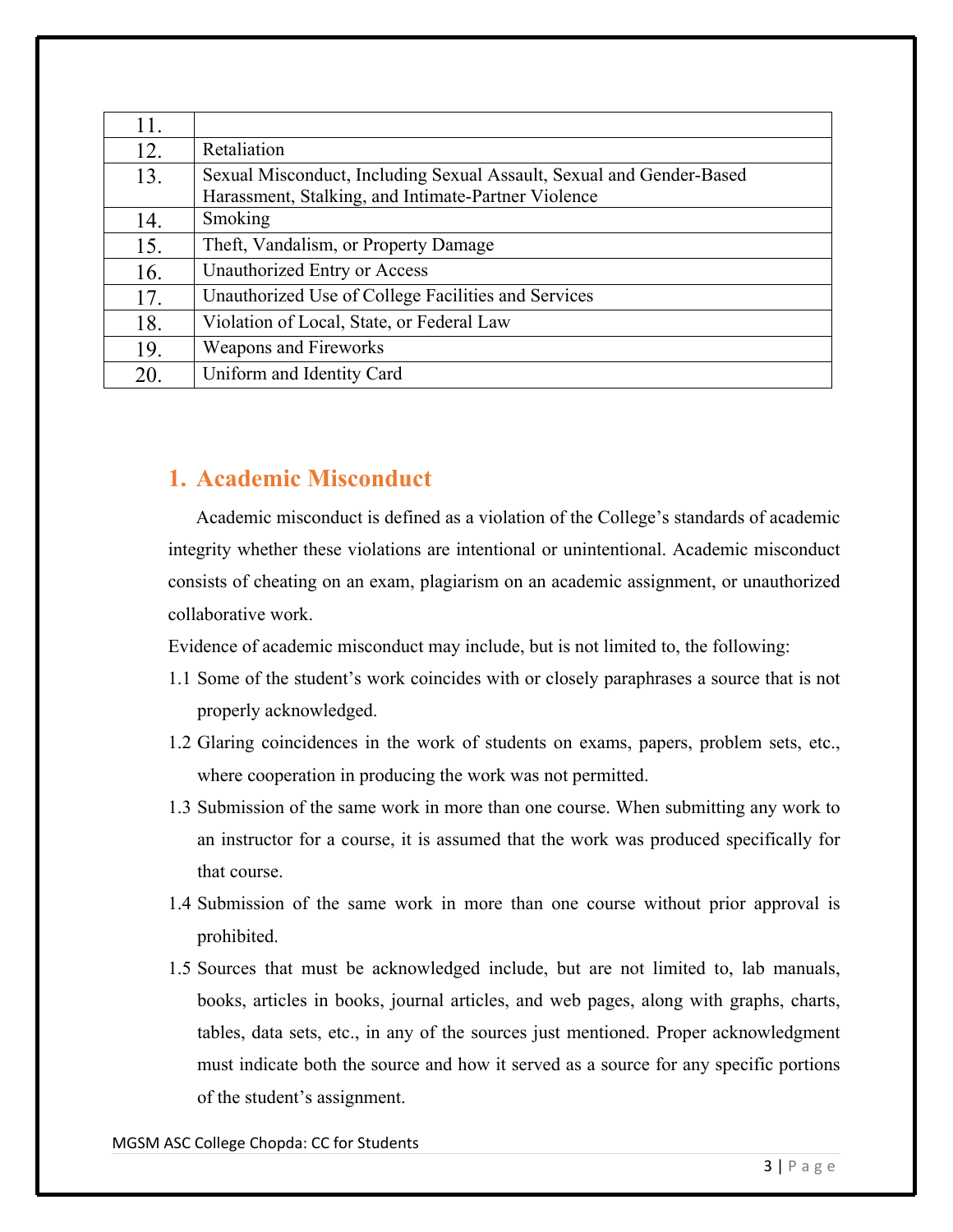The informal nature of some writing may obviate the necessity of rigorously formal citation, but still requires honest attribution to original authors of all borrowed materials. Students should feel free to consult with instructors whenever there is doubt as to proper documentation.

#### **2. Alcohol and Other Drugs**

The unlawful possession, use, purchase, or distribution of alcohol on College property or as part of any College activity is prohibited. The unlawful possession, use, purchase, or distribution of illicit drugs, controlled substances (including stimulants, depressants, narcotics, or hallucinogenic drugs), or paraphernalia—or the misuse of prescription drugs, including sharing, procuring, buying, or using in a manner different from the prescribed use, or by someone other than the person for whom it was prescribed—is prohibited on College property or as part of any College activity.

MGSM ASC College recognizes that there may be situations in which students would be in need of swift medical assistance for themselves or others, as a result of alcohol and/or drug use. The College expects each student to share in the safety and wellbeing of their fellow students and to seek out assistance from College officials (Security Guard, Vice principals, Registrar, Teaching or Non-teaching staff, Office Staff) and/or medical emergency services through 102, without fear of College disciplinary action for the consumption of alcohol and/or use of controlled substances.

Under the College's Alcohol and Other Drug Amnesty policy, typically neither the student in need nor the student or student organization requesting assistance will be subject to disciplinary action as a result of a violation of the Alcohol and/or Drug Policy.

#### **3. Assault, Endangerment, of Infliction of Physical Harm**

Physical restraint, assault, or any other act of violence or use of physical force against any member of the community, or any act that threatens the use of physical force is forbidden. Conduct—whether reckless or intentional—that a person knows, or which any reasonable person under the circumstances would know, places oneself or another at risk of bodily harm is subject to disciplinary action, whether or not the risk is realized. The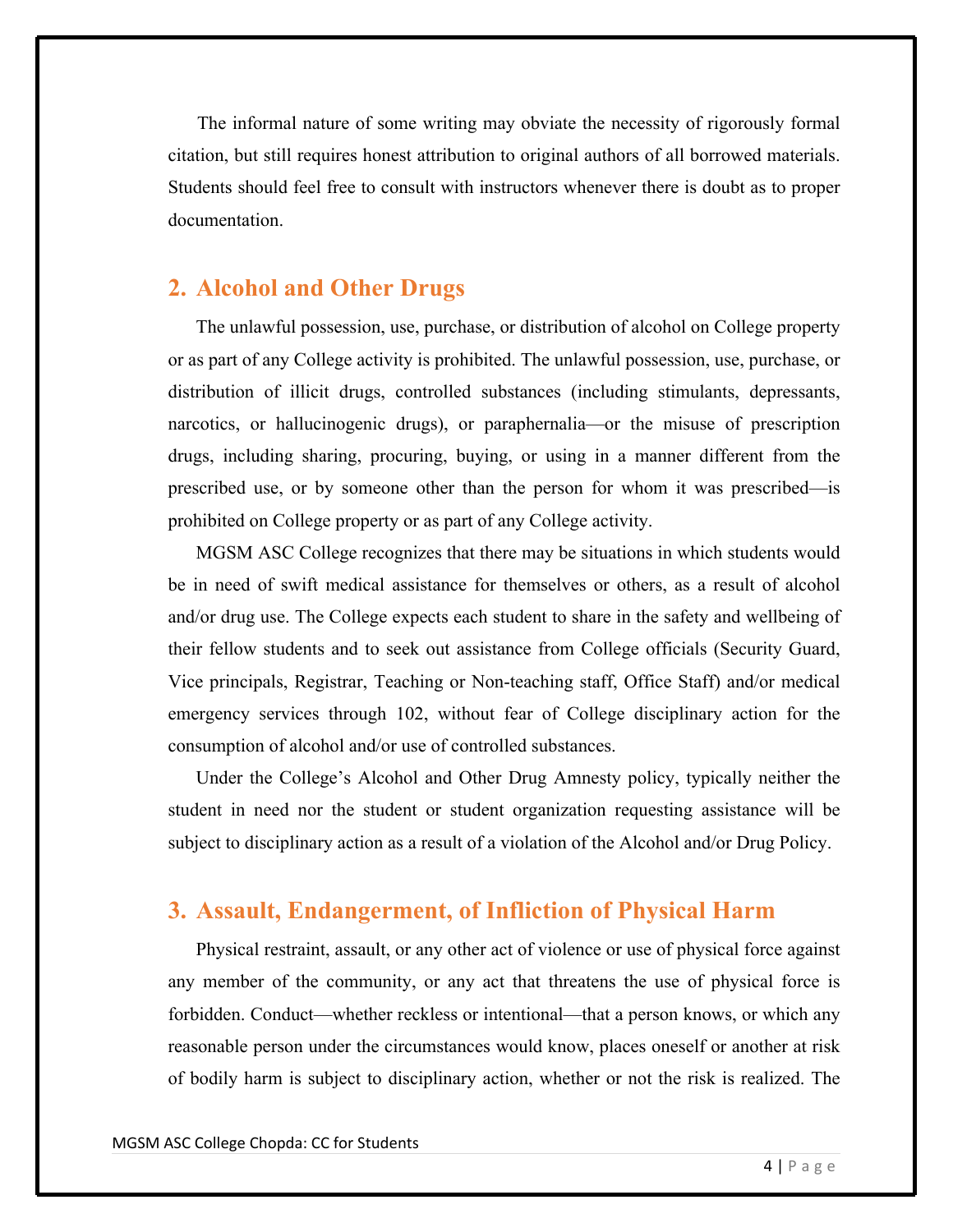director of student conduct, in consultation with the principal of students, will review the conduct and the circumstances in which it occurred and decide whether it falls under a minor or major adjudication, or to refer it to the College Judicial Committee for adjudication. The more reckless the conduct and the greater the risk of serious bodily harm and/or the greater the actual bodily harm caused, the greater the likelihood of a severe sanction.

#### **4. Banners, Chalkings, and Posters**

As stated in the Academic Freedom and Responsibility Policy, membership in the academic community imposes on students, faculty members, administrators, and trustees an obligation to respect the dignity of others, to acknowledge their right to express differing opinions, and to foster and defend intellectual honesty, inquiry and instruction, and free expression on and off campus. These freedoms of expression extend so far as the expression does not impinge on the rights of other members of the community or the orderly and essential operations of the College. These are fundamental norms and expectations of expression for MGSM ASC College. Banners, chalkings, and posters are subject to reasonable requirements on their display and may be removed when a violation of College policy or the requirements described below occur. Some examples of behaviors that are inconsistent with our norms and expectations include actionable harassment or bullying; threats, intimidation, or incitement of violence; and defamation or other unlawful invasion into the privacy of others. All are encouraged to engage in the civil exchange of viewpoints, with the understanding that even where we disagree, we can still recognize that we are all valued members of the MGSM ASC College community.

Students are also encouraged to read the Disorderly Conduct policy within the Student Code of Conduct.

**4.1 Banners:** Banners may only be hung in front of Security longue, grahak bhandar or notice boards. Banners hung elsewhere, will be removed. The standard maximum duration for banner display is one (1) week; groups and student organizations are limited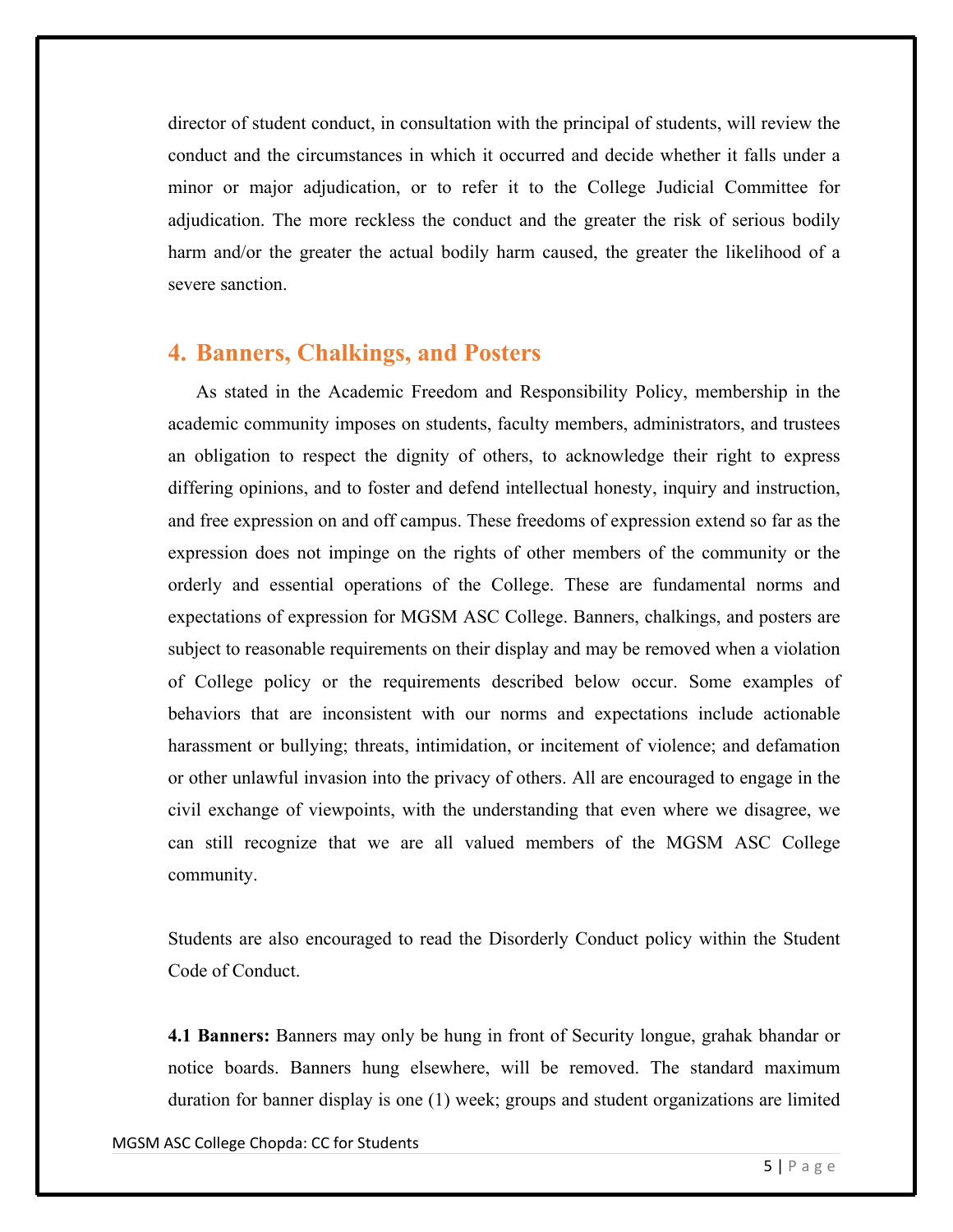to one (1) banner reservation per month. Priority is given to student organizations or community-wide events (e.g., Winter Formal, Large-Scale Event, etc.).

Requests for banner space must be made to the Principal Office in five (5) business day's advance of the requested starting display date. All banners must be reviewed by the Principal Office prior to installation. Students acknowledge that a banner is at risk of being stolen, and the College is not responsible for such loss or damage. External advertisements and solicitations of a commercial nature are prohibited.

For banners in Sharples, once approved, students may hang their banner using tape or string. Students are responsible for removing their banner after the five-day display period. Installations will not occur on weekends and are subject to the availability of staff. Banners must be no more than 8-feet wide and no more than 5-feet tall; made of vinyl or durable plastic or color-fast printed/painted fabric (hemmed); grommets should be present on the banner corners to ensure secure attachment to the wall; and a few short slits should be cut in the banner to inhibit the wind from catching and ripping the material. Banners will be removed on Monday mornings, and students must retrieve their banner from facilities no later than noon the following day. Failure to do so could result in banner disposal.

**4.2 Chalkings**: Chalkings are permitted only on paved, outdoor walkways that are open to the rain. Walkways under porches or archways and vertical surfaces may not be used, and such chalkings will be washed away. Science Center outdoor blackboards are meant for dynamic use while members of the community are present. Questions about particular chalkings or postings should be directed to the Principal Office. Chalking or writing anything on the classroom or laboratory walls are subject to disciplinary action.

**4.3 Posters:** All advertisements, flyers, notices, etc., constitute posters and may only be posted on public notice boards. Outdated posters must be promptly removed; anyone may remove outdated posters from public notice boards.

Posters may not be placed on light posts, trash cans, buildings, walls, floors, doors, windows in doors, walkways, bike racks, handrails, stairs, or trees, nor may they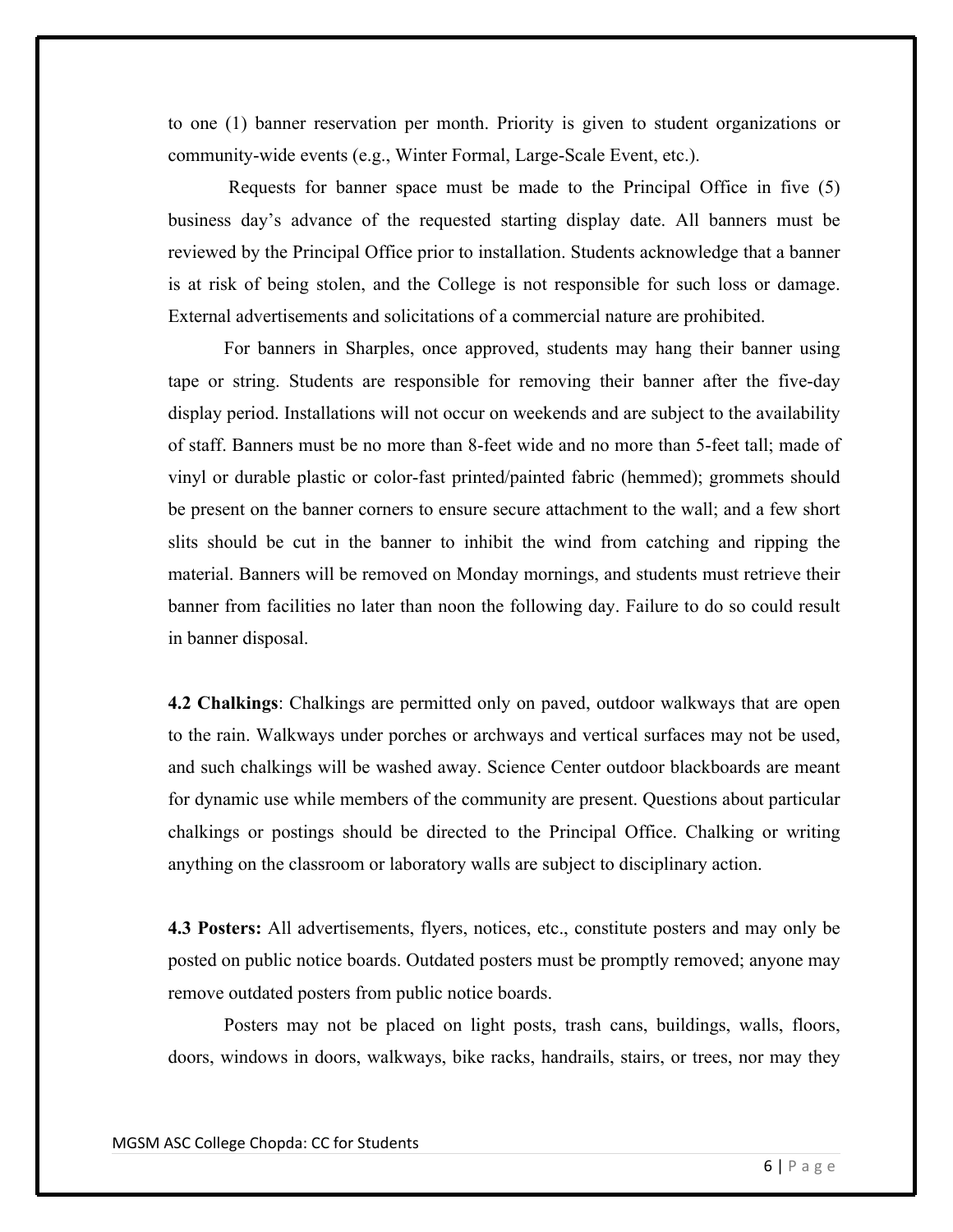be placed on the assigned group bulletin boards in the college premises without permission from the Principal Office.

Posters need to be "signed" with a recognized student organization or the individual name of a responsible student. No mentions or images of alcohol are allowed. If posters do not conform to these rules, they may be removed, and the individual or group may be fined or held financially responsible for damage.

#### **5. Harassment and Extortion**

**5.1 Harassment:** Harassment includes any electronic, written, verbal, or physical act or a series of acts of physical, social, or emotional domination that is intended to cause or any reasonable person should know would cause physical or substantial emotional harm to another student or group of students. Harassment conduct may not only cause a negative effect on individuals targeted, but also others who observe the conduct. Harassment conduct is severe, persistent, or pervasive and has the effect of doing any of the following:

(i) substantially interfering with a community member's education, employment, or full enjoyment of the college;

(ii) creating a threatening or intimidating environment; or

(iii) substantially disrupting the orderly operation of the College.

Harassment is prohibited, and participating in such acts will result in disciplinary action.

**5.2 Extortion**. Extortion is any verbal, written, or electronic threats of violence or other threatening behavior directed toward another person or group that reasonably leads the person(s) in the group to fear for their physical well-being. Intimidation is prohibited and will result in disciplinary action.

Anyone who attempts to use harassment or extortion to retaliate against someone who reports an incident, brings a complaint, or participates in an investigation in an attempt to influence the student conduct process will be in violation of retaliation as described within this handbook and will be subject to disciplinary action.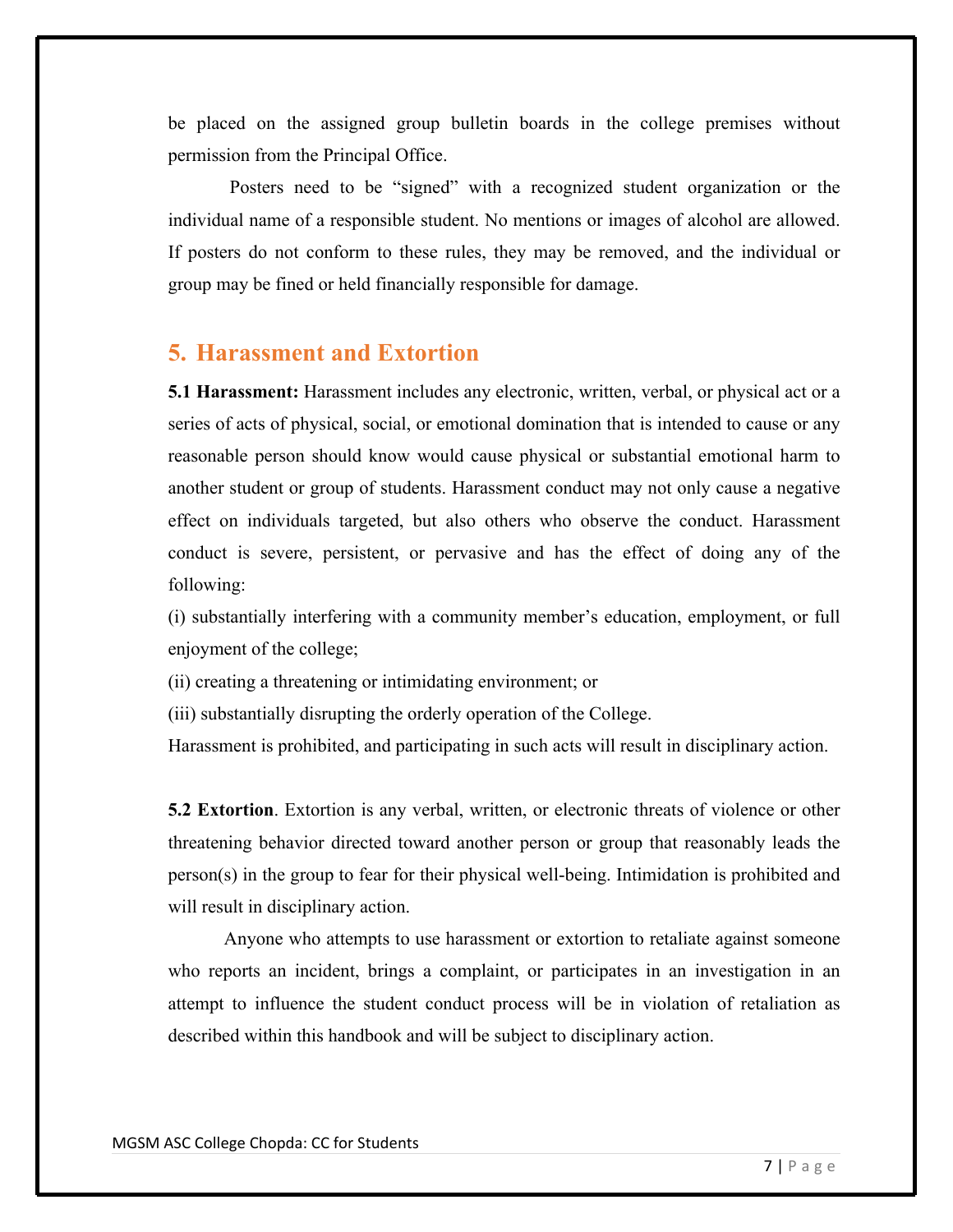When acts of harassment and extortion occur in the context of intimate-partner violence or when the behavior is perpetrated on the basis of sex or gender, the conduct will be resolved under the Sexual Assault and Harassment Policy.

## **6. Discrimination, Including Harassment, Based On A Protected Class**

Discrimination, including harassment, based on a protected class is defined as unreasonable, unwelcome conduct, based on an individual's sex, race, color, age, religion, national or ethnic origin, sexual orientation, gender identity or expression, pregnancy, marital status, medical condition, veteran status, disability, or any other legally protected classification, that objectively and subjectively harms the person by severely, persistently, or pervasively interfering with the person's educational opportunities, full enjoyment of residence and community, or terms of employment. This type of discrimination can occur in any form and can be directed at individuals or groups. Depending on the severity of the circumstances, infractions may be resolved through a variety of appropriate methods, ranging from informal, remedial steps, including training, counseling, or mediation to disciplinary action, up to and including suspension or expulsion. In all cases, the College encourages individuals to seek support and assistance as soon as possible. Before any behavior can be considered for the student conduct process, it must be clear that no substantial free expression interests are threatened by bringing a formal charge of discrimination. If a person has been subject to discrimination including harassment on the basis of a protected classification, as described above, the student should consult with the vice principals for guidance.

The College's Sexual Assault and Harassment Policy prohibits all forms of sexual misconduct, including sexual harassment, sexual assault, sexual exploitation, indecent exposure, intimate-partner violence, dating violence, and domestic violence, retaliation, stalking, and other misconduct that is sex or gender based, or in the context of an intimate partner relationship including: harassment and extortion, stalking, physical assault, and discrimination.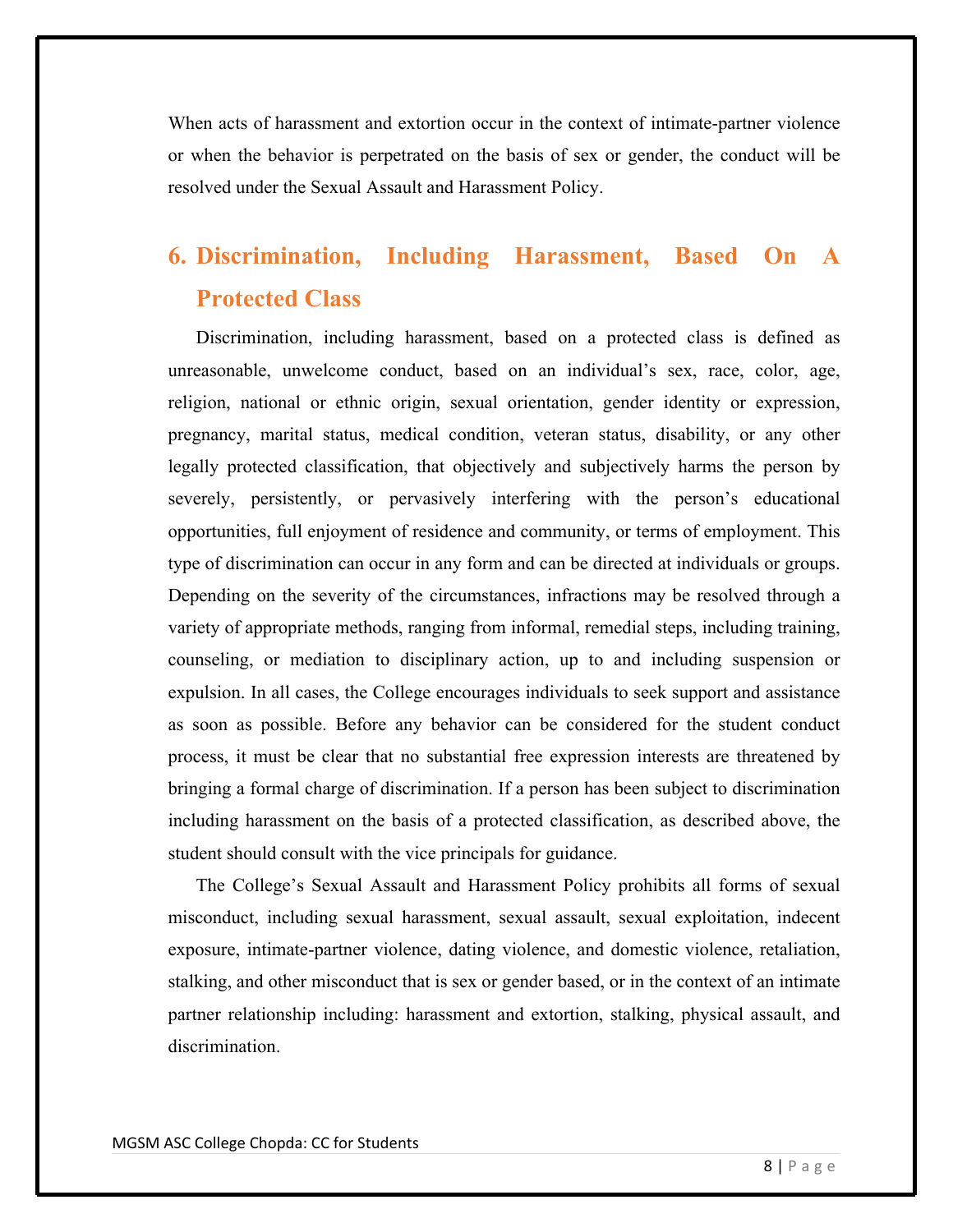If a person has been subject to sexual misconduct in any form, the person should consult with the "Mahila takrar Nivaran Samiti" or vice principal of any discipline for guidance and resolution of sex or gender based complaints under the Sexual Assault and Harassment Policy.

#### **7. Disorderly Conduct**

Students at MGSM ASC College have the right to express their views, feelings, and beliefs inside and outside the classroom and to support causes publicly, including by demonstrations and other means.

These freedoms of expression extend so far as expression does not impinge on the rights of other members of the community or the orderly and/or essential operations of the College. In light of the principles and expectations described within the policy on Academic Freedom and Responsibility, disorderly conduct is not permitted.

Disorderly conduct is a violation that prevents the orderly operation of the College, which includes, but is not limited to:

- i) Excessive noise, which interferes with classes, College offices, residence hall neighbors, or other campus and community activities;
- ii) Unauthorized entry into or occupation of a private work area;
- iii) Conduct that restricts or prevents faculty or staff members or student employees from performing their duties, including interruption of meetings, classes, or events;
- iv) Failure to maintain clear passage into or out of any College building or passageway, and/or work space;
- v) Failure to disperse when a building, office, or campus space is closed; and/or
- vi) Other conduct that disrupts the operations of the College, such as lectures, meetings, events, ceremonies, or other necessary business and community functions.

#### **8. Events and Parties**

The College defines an event as an academic, intellectual, cultural, and/or social gathering, held by students or a student organization, in campus space. Events can be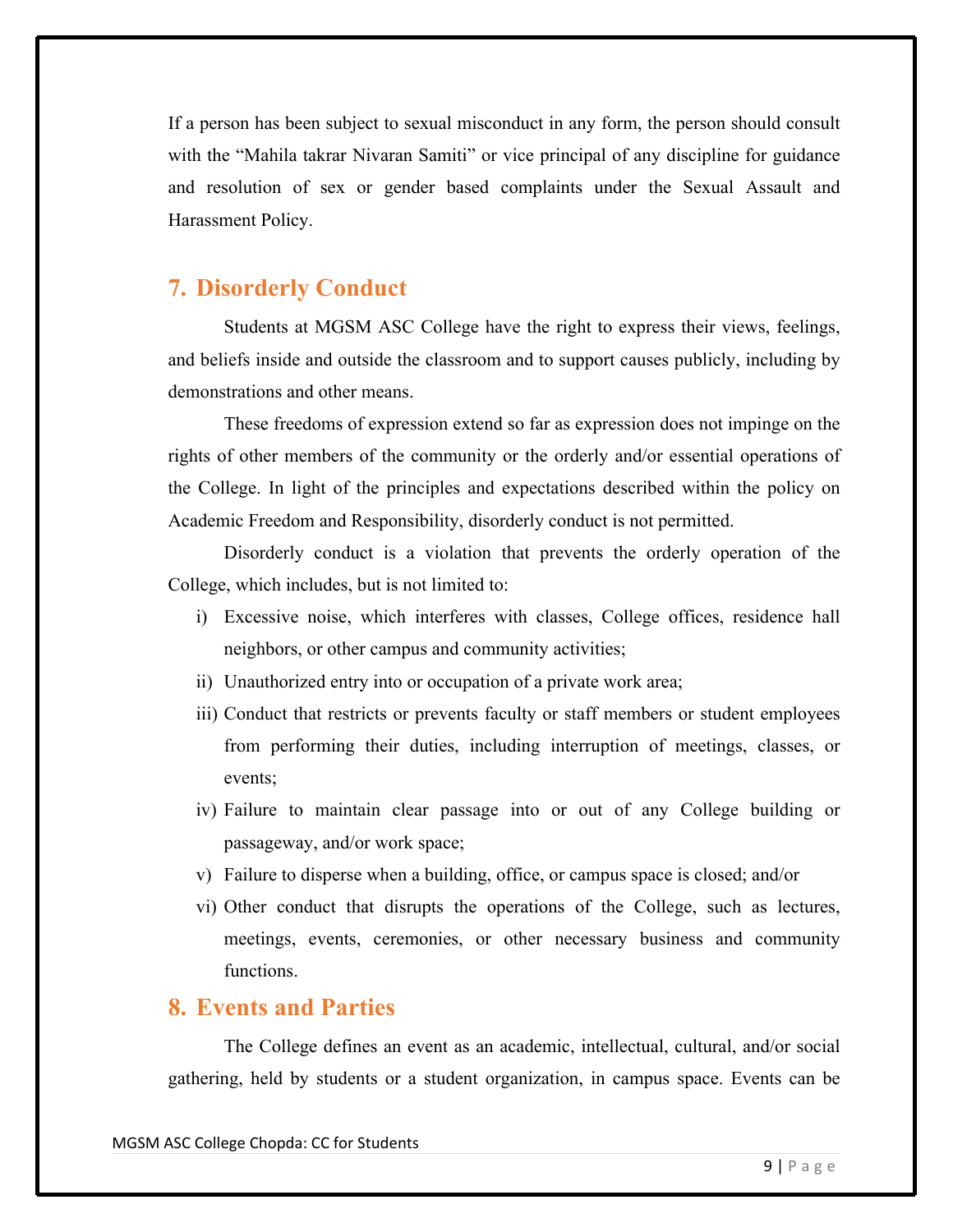open to the entire campus community, open to all enrolled students, or closed events held for a smaller group of students and/or members of an organization. Typically, guest(s) of enrolled students are permitted at campus events. Usually, events are not open to the general public without written permission from the Principal Office. Both open and closed events follow the same expectations and process for registration.

The College further declares that any type of alcohol are not allowed during the events and parties.

A College event has to held on-campus. An individual and/or organization holding an event off-campus may be subject to the student code of conduct.

Open events are defined as an event where all students are permitted to attend, without an entry fee. Open events may or may not be open to the larger campus community.

Closed events may be held for a smaller group of students and/or members of an organization. A guest list may be required depending on the size and scale of the event.

#### **9. Failure to Comply**

The College expects students to comply with the directions of law enforcement officers or College officials acting in the performance of their duties.

Furthermore, the College expects students held responsible for Student Code of Conduct violations to fully comply with all disciplinary sanctions imposed by the College. A responsible student's failure to comply with imposed sanctions or any related directions of a College official in the performance of their duties will be subject to further disciplinary action.

#### **10. False Representation**

A student may not knowingly provide false information or make misrepresentation to any College office. In addition, the forgery, alteration, or unauthorized possession or use of College documents, records, or instruments of identification, forged or fraudulent communications (paper or electronic mail) are prohibited.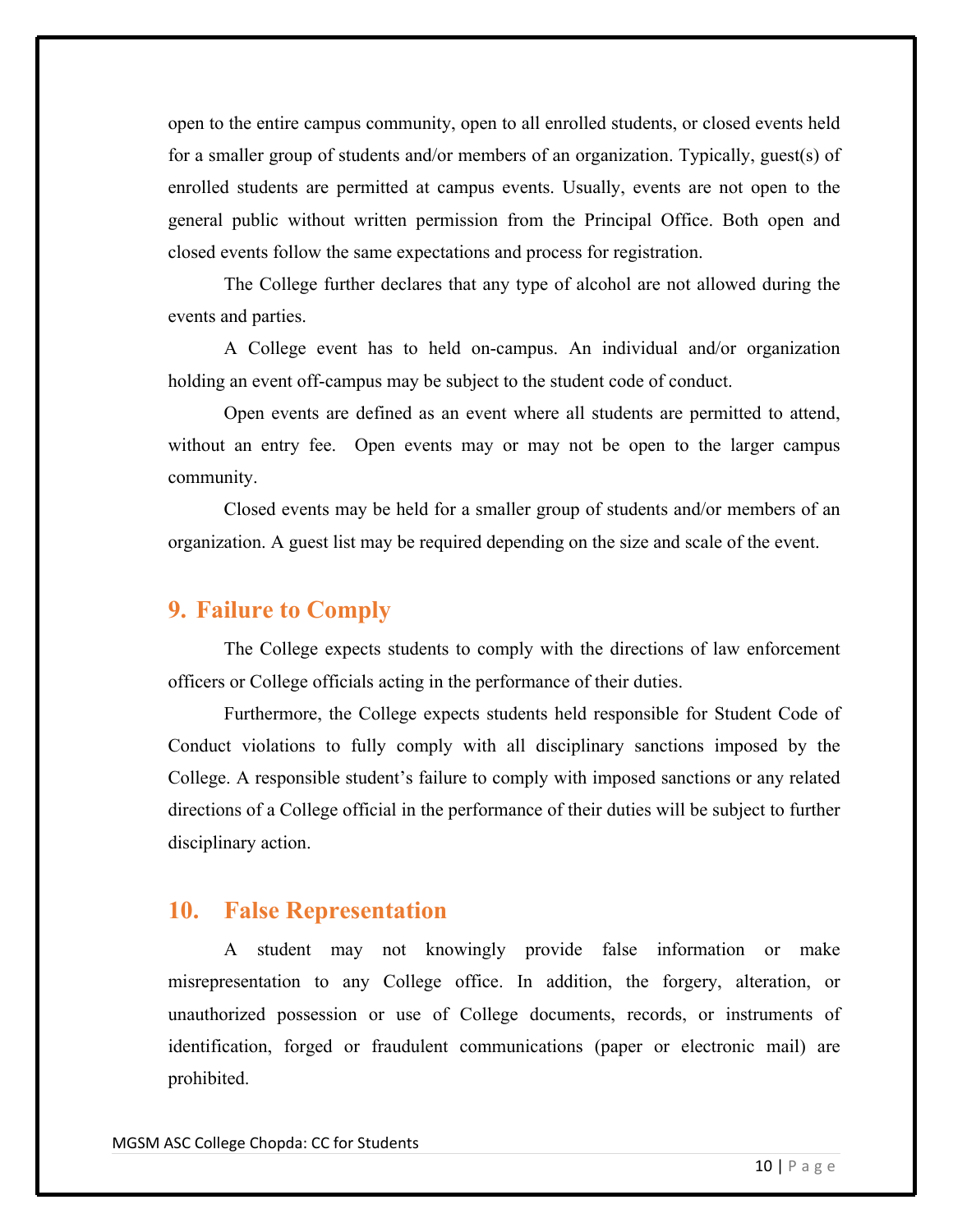Upon request, students are obligated to provide College personnel with accurate identification and must present their Identity Card when requested. A student may not knowingly provide false information or make misrepresentations to any College office. MGSM ASC Police Department will accept a MGSM ASC College Identity Card as proof of identification.

In addition, the forgery, alteration, or unauthorized possession or use of College documents, records, or instruments of identification, or forged or fraudulent communications (paper or electronic mail) are prohibited and subject to disciplinary action.

#### **11. Hazing**

MGSM ASC College prohibits any form of hazing, whether the activities occur on or off property owned or operated by the College. Failure to notify the College of an incident of hazing, may be a violation of this policy.

Hazing includes, but is not limited to, any behavior and/or acts of servitude that is designed or intended to humiliate, degrade, embarrass, harass, or ridicule an individual, or that which a reasonable person would deem harmful or potentially harmful to an individual's physical, emotional, or psychological well-being, as an actual or perceived condition of new or continued affiliation with any organization, and/or team. Hazing also includes knowingly or recklessly engaging in such behavior and/or acts.

Engagement in any of these behaviors, regardless of the intent to cause harm or the willingness of an individual to participate in such activity, for the purpose of initiation, admission, or continued affiliation and/or membership, is a violation of this policy.

#### **12. Retaliation**

MGSM ASC College Chopda: CC for Students The College will not tolerate retaliation. Retaliation against any person or group who makes a complaint, cooperates with an investigation, or participates in a resolution process is a violation of College policy. Retaliation can take many forms, including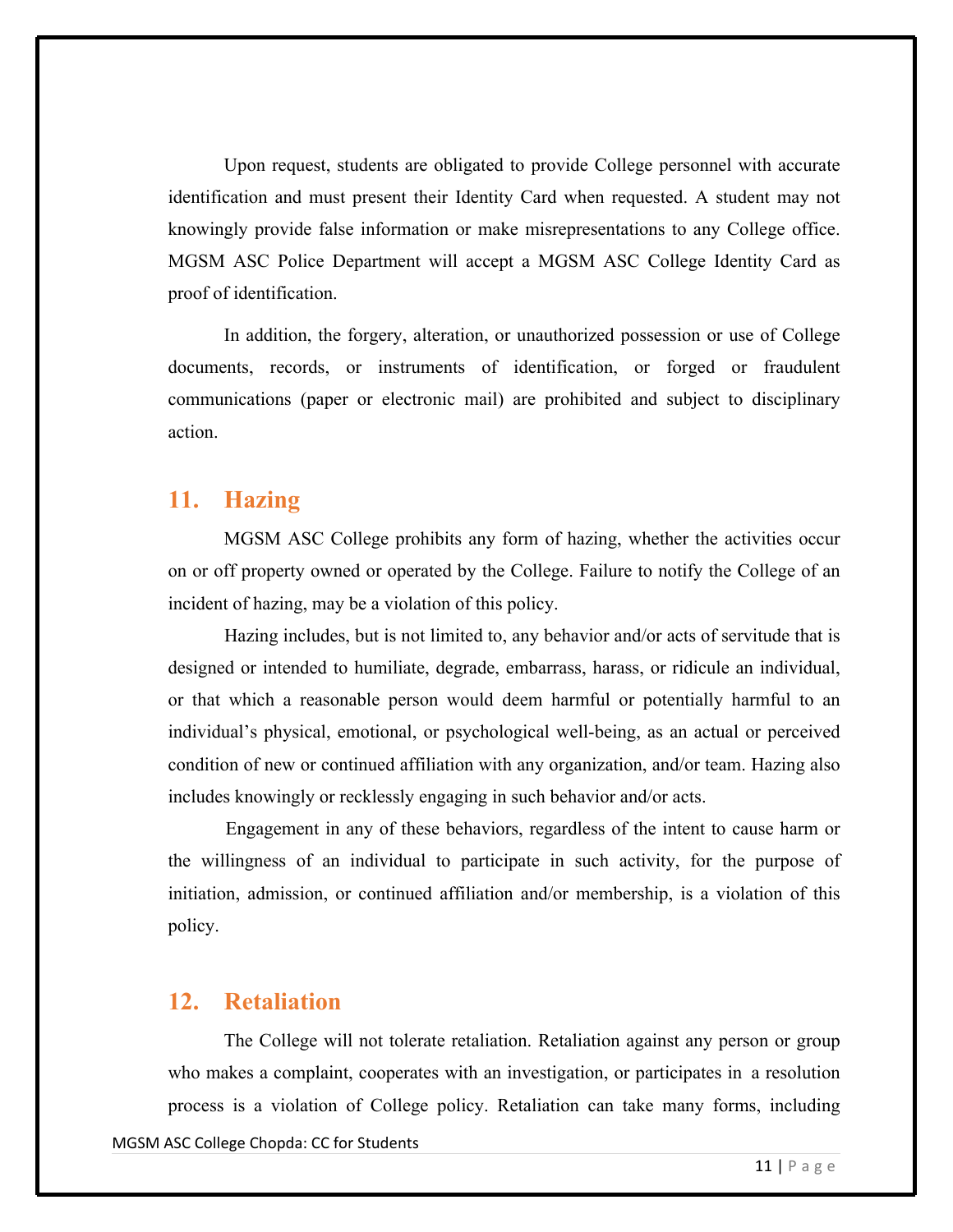continued abuse or violence, bullying, threats, and intimidation. Any individual or group of individuals, not just a complainant or respondent, can engage in retaliation.

Retaliation should be reported promptly to the senior class principal and director of student conduct and may result in disciplinary action independent of any sanction or interim measures imposed in response to the underlying allegation of misconduct.

# **13. Sexual Misconduct, Including Sexual Harassment, Sexual Assault, Sexual Exploitation, Indecent Exposure, Intimate-Partner Violence:**

Dating Violence and Domestic Violence, Retaliation, Stalking, and Other Misconduct that is Sex or Gender Based, or in the context of an Intimate Partner Relationship Including: Harassment and Extortion, Stalking, Physical Assault and Discrimination, MGSM ASC College is committed to establishing and maintaining a community rich in equality and free from all forms of discrimination and harassment. The College seeks to create an environment in which the greatest academic potential of students and professional potential of employees may be realized. In order to create and maintain such an environment, the College recognizes that all who work and learn at the College are responsible for ensuring that the community is free from discrimination based on sex or gender, including sexual assault, sexual harassment, stalking, and intimate-partner violence. These behaviors threaten our learning, living, and work environments and will not be tolerated.

The College's Sexual Assault and Harassment Policy prohibits all forms of sexual misconduct, including sexual harassment, sexual assault, sexual exploitation, indecent exposure, intimate-partner violence, dating violence and domestic violence, retaliation, stalking, and other misconduct that is sex or gender based, or in the context of an intimate partner relationship including: bullying and intimidation, physical assault and stalking, discrimination.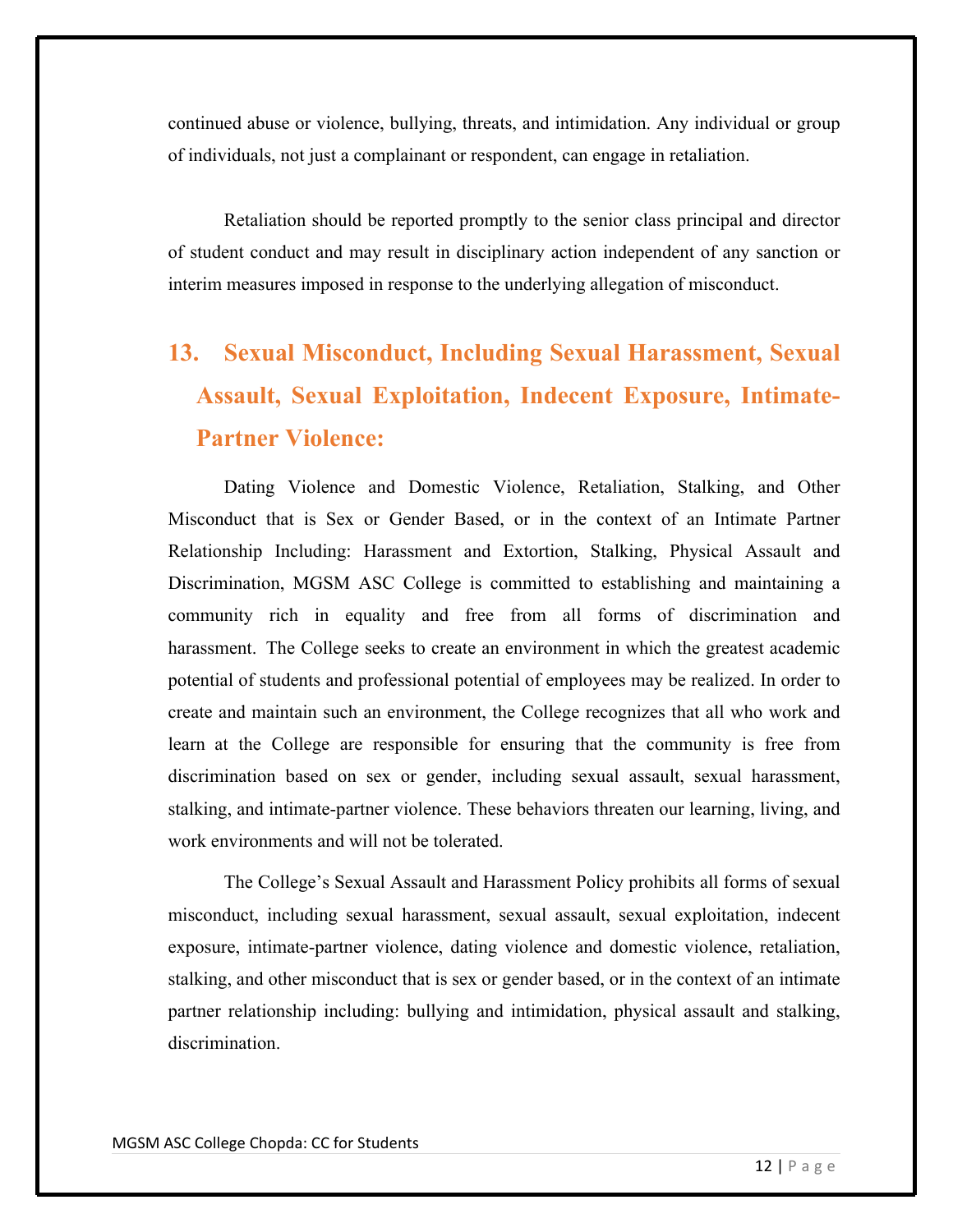#### **14. Smoking**

Smoking is prohibited in all indoor or outdoor spaces throughout the College, including meeting class rooms, lounges, offices, library, walkways and playground et.c.

#### **15. Theft, Vandalism, or Property Damage**

Theft, negligent, intentional, or accidental damage to personal or College property is prohibited, as is possession of stolen property. Restitution may be charged to the appropriate individual(s) and may warrant College disciplinary action. In the event that damage occurs in residence-hall common space for which no one assumes responsibility, restitution may be divided equally among all residents of that hall. Administrative fees may be added if students do not comply by the end of the semester.

For damage that occurs during a student event in a space other than a residence hall and for which no individual student(s) accept(s) responsibility, the sponsoring students and/or organization may be held accountable for the money for replacement or repair of the damaged property and may be subject to further disciplinary action.

#### **16. Unauthorized Entry or Access**

Unauthorized entry into or presence within enclosed College buildings or areas, including athletic facilities, construction sites, and offices, even when unlocked, is prohibited. Climbing on any College building or College-owned structure or being present on building roofs is prohibited without authorization. Tampering with locks to College buildings, unauthorized possession or use of College keys, and alteration or duplication of College keys is against College policy. Participation in any of these activities may subject a student to fines and/or further disciplinary action.

#### **17. Unauthorized Use of College Facilities or Services**

The unauthorized use of College property, including but not limited to College buildings, spaces and grounds; College documents and records; or College furnishings, equipment and materials, is a violation of College policy and is subject to disciplinary action. The Acceptable Use Policy under Academic Policies provides guidelines for use of College computer systems and networks.